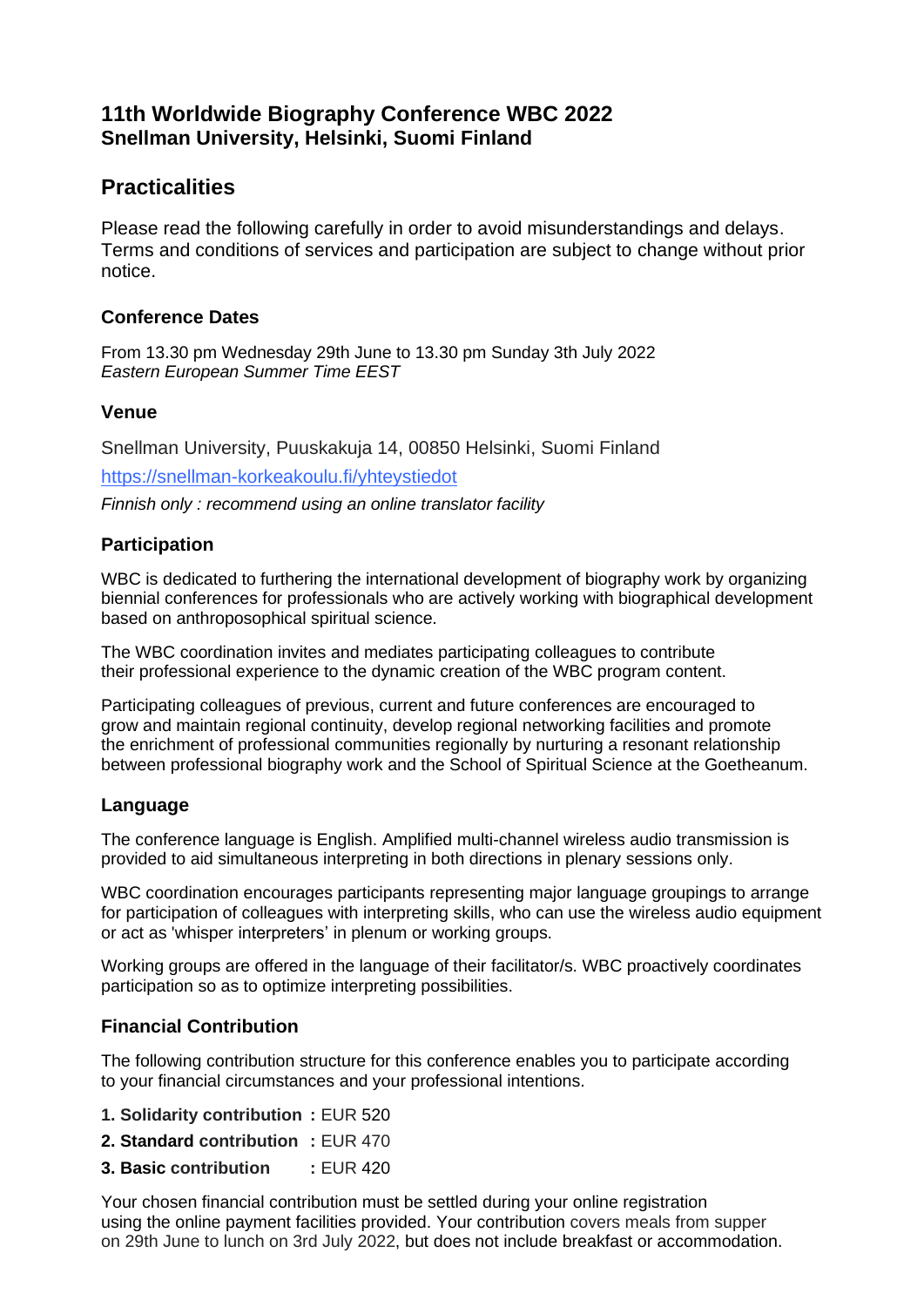### **Accommodation**

Participants are required to arrange and pay for their accommodation independently.

WBC coordination warmly recommends **Hotel Jollas89**, located close to the conference venue and offering a special price for conference participants :<https://jollas89.fi/en/>

| <b>Single Room</b>    | 84 EUR per night         |
|-----------------------|--------------------------|
| <b>Double Room</b>    | : 109 EUR per night      |
| Includes 24/7         | breakfast, sauna and gym |
| <b>Secure Parking</b> | $: 10$ EUR per 24 hours  |

### **Contact and Hours of Business:**

**Hotel Jollas89 :** Jollaksentie 89, 00850 Helsinki, Suomi Finland **Reservation** 9.00 am 16.00 pm EEST : +358 50 5171 590 [myynti@jollas89.fi](mailto:myynti@jollas89.fi) **Reception :** +358 44 986 4121 [reception@jollas89.fi](mailto:reception@jollas89.fi)



# **Registration**

Opens on 1st February 2022 and closes at 24.00 EEST on 22th May 2022.

<https://weltweitebiographiekonferenz.com/registration>

Log on to your existing account and confirm that your **Profile** is up-to-date *(mandatory);* OR

Open new account and fill out your **Profile** *(mandatory)*.

You will then be redirected to a **Ticketing** facility. Please choose your WBC 2022 contribution and complete **Payment** online;

*participation and meals are only secured after receipt of payment.*

*WBC online facilities maintain European standards for data protection and secure payment; at every step you will receive confirmation emails. If you encounter technical problems please mail [2022@worldwidebiographyconference.com.](mailto:2022@worldwidebiographyconference.com)*

# **Cancellation**

For a cancellation by email to [2022@worldwidebiographyconference.com](mailto:2022@worldwidebiographyconference.com) received latest 24.00 EEST on 27th of May 2022 your contribution is refunded less an administration fee of 100 EUR; thereafter, no refund is possible.